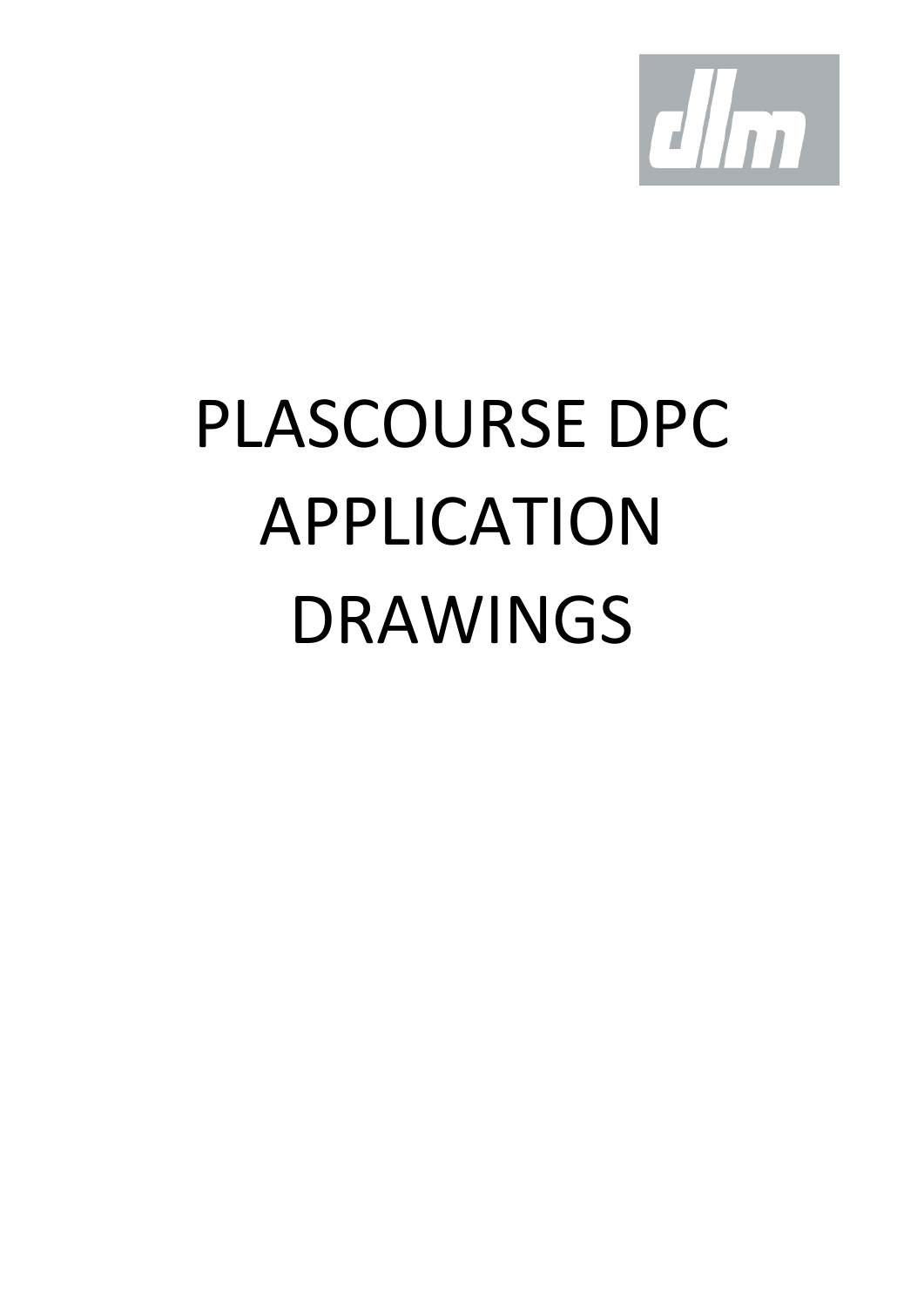

1

# **PLASCOURSE EMBOSSED POLYETHYLENE DPC**



TYPICAL FOOTING DETAIL BRICK VENEER BELOW GROUND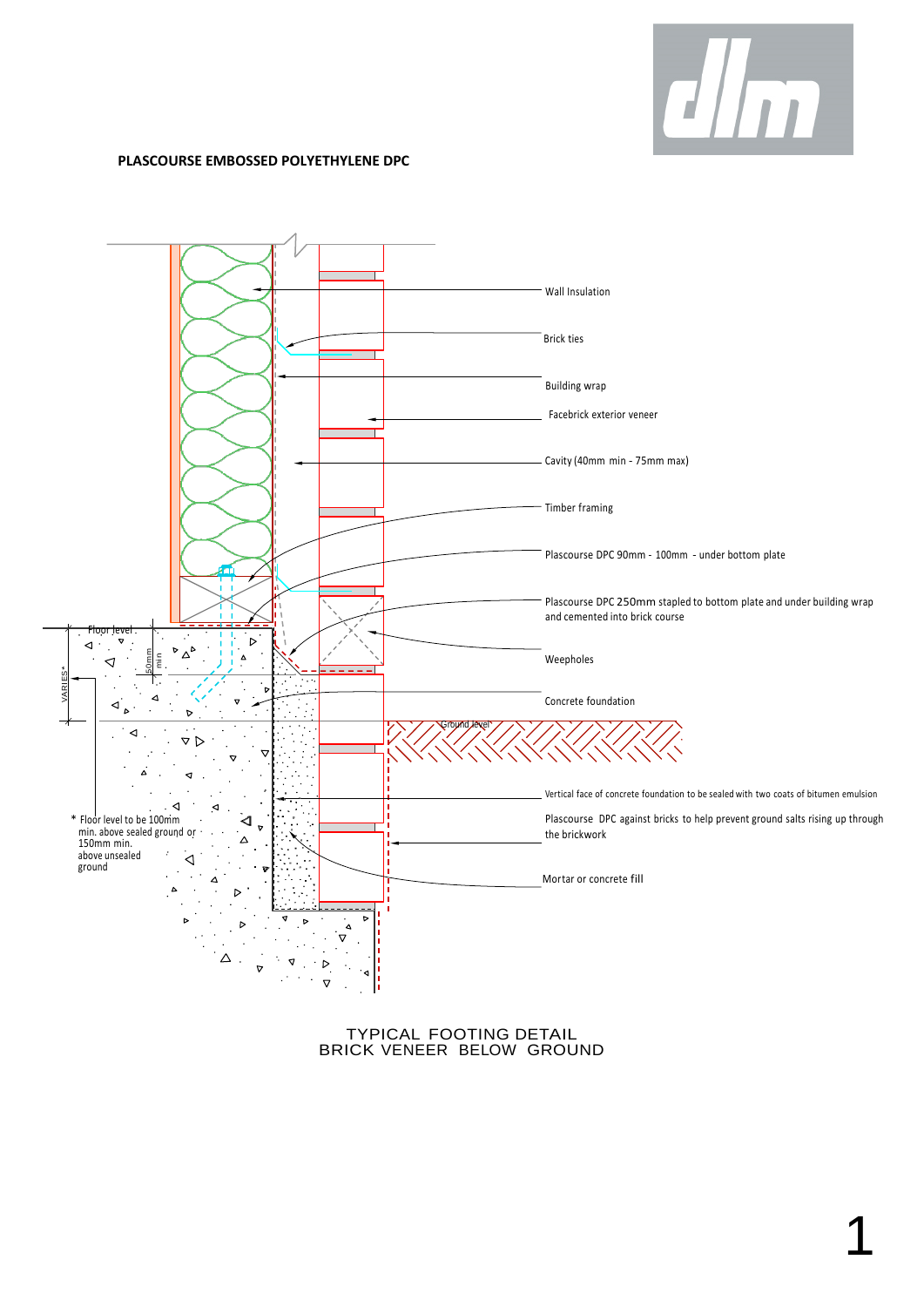

### **PLASCOURSE EMBOSSED POLYETHYLENE DPC**



FOOTING DETAIL BRICK VENEER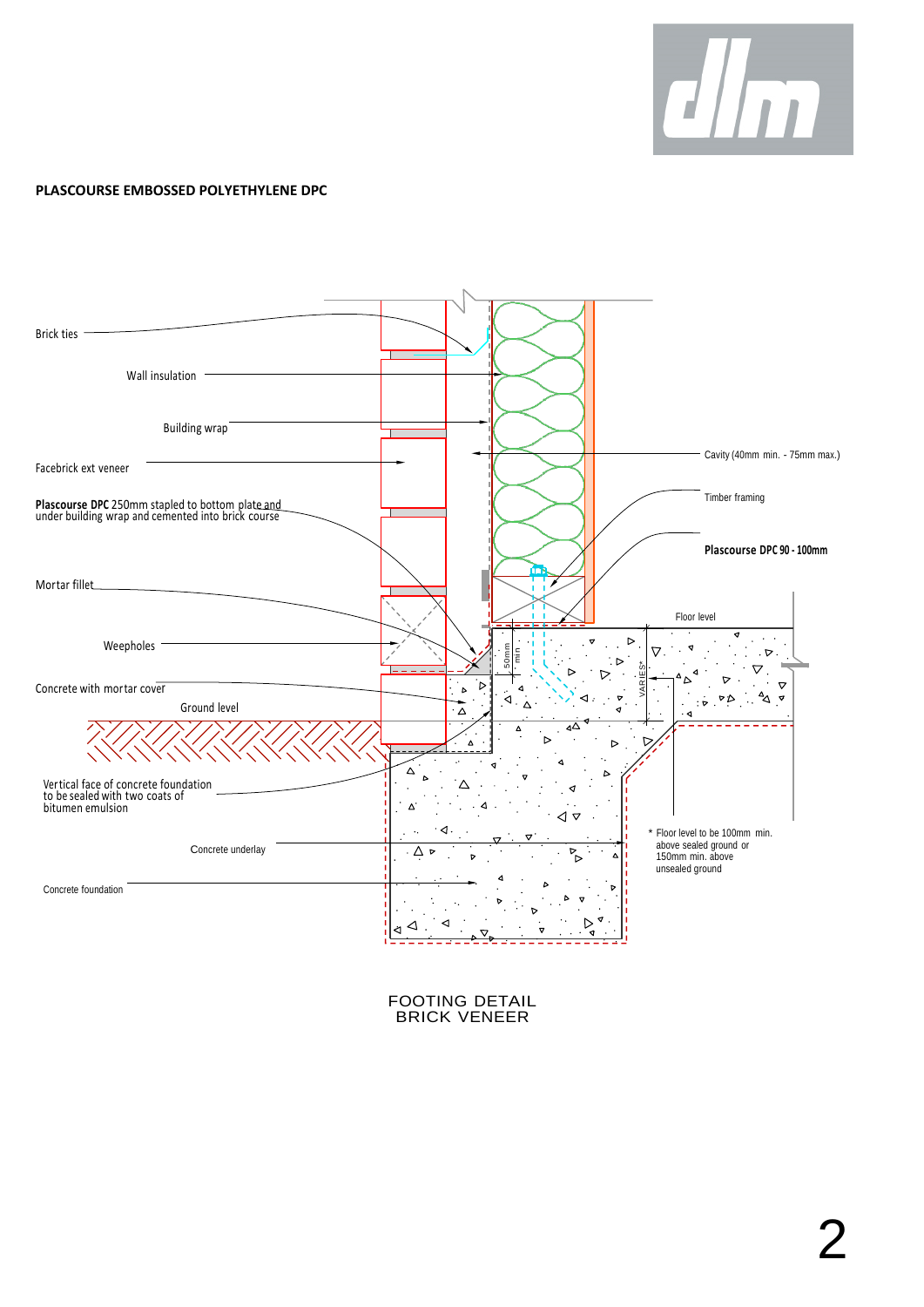

# **PLASCOURSE EMBOSSED POLYETHYLENE DPC**